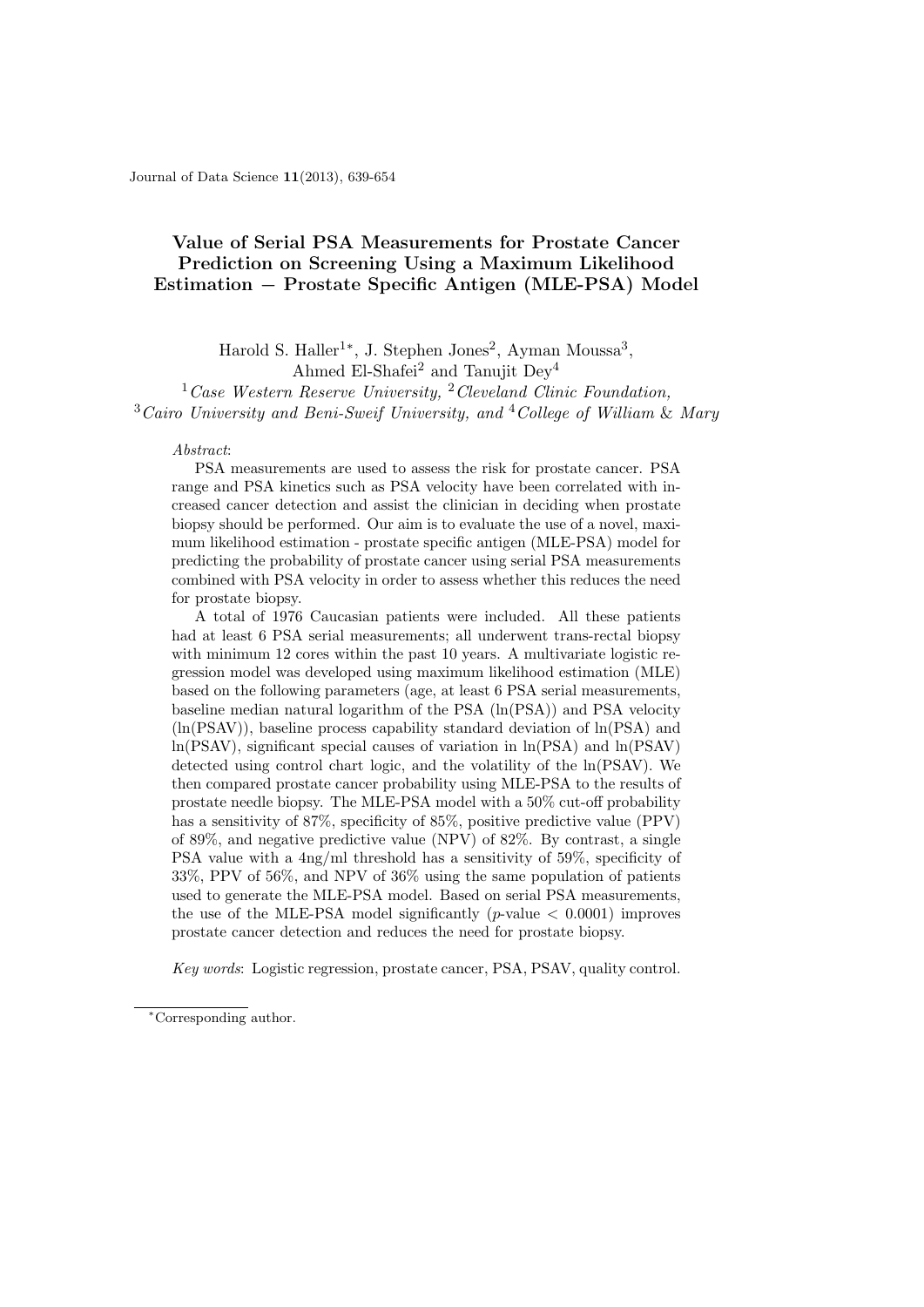## 1. Introduction

According to the American Cancer Society [1] prostate cancer is the second leading cause of death in men after lung cancer and the most diagnosed cancer in men after skin cancer. The use of prostate-specific antigen (PSA) measurements to assess the potential for prostate cancer has been reported since 1979 [2, 3, 4, 5, 6, 7, 8] and according to an article dated June 16, 2009 in the Wall Street Journal, Peter Carroll, M.D., chair of the department of urology at the University of California, San Francisco was reported to say that the PSA test at age 40 can be used to predict the future risk of prostate cancer. Most doctors recommend using a PSA threshold to indicate the presence of cancerous lesions in the prostate and to guide the clinician in deciding if and when a biopsy should be performed on the patient [5, 9]. The upper limit recommended to define "abnormal" varies from 2.5 ng/ml to as high as 10 ng/ml, but 4 ng/ml is the most commonly applied threshold. Glass and Kaplan [10] noted that living organisms are characterized by time ordered sub-cellular, cellular, and super-cellular processes that can have specific, recognizable patterns. In particular, the dynamics of changes in the PSA level and its relationship to the presence of cancerous tumors in the prostate has been studied in the past [11, 12]. For instance, the PSA velocity (PSAV) has been proposed [12]. PSA kinetics which includes PSAV and PSA doubling time has been proposed for the early diagnosis of prostate cancer. However, Schroder et al. [13] noted that PSAV may not be useful in detecting prostate cancer, disclosing that 985 needle biopsies for men who had a PSA value 4.0 to 9.0 ng/ml resulted in a positive predictive value of only 24.5%. Similarly, Ross et al. [14] concluded that PSA kinetics fail to predict detectable prostate tumors consistently and should not replace annual surveillance biopsies for men being checked for tumor growth. Use of the "Individualized Risk Assessment of Prostate Cancer" software (see www.uroweb.org) [15] for a 62 year man with a PSA of 4.0 ng/ml, abnormal Digital Rectal Exam (DRE), and no prior prostate biopsy resulted in only a 17.4% risk of biopsy-detectable high grade prostate cancer with a 95% confidence interval from 12.1% to 22.8%. Vickers et al. [16] noted that calculating PSAV and doubling time proffer inadequate information concerning prostate cancer in untreated patients than PSA values and hence is of minimal help to the clinician for decision making before treating men with early stage prostate cancer. But there are conflicting arguments. For example in a study of 12,090 men, Lilja et al. [17] concluded that PSA is highly predictive of long-term risk of prostate cancer and that almost 50% of all deaths could be prevented by monitoring the PSA levels of those with the highest PSA levels at age 44-50.

Due to these conflicting reports on the predictive power of PSA measurements, the U.S. Preventative Services Task Force on October 7, 2011 recommended donot-screen advice to healthy men of all ages using the PSA blood test because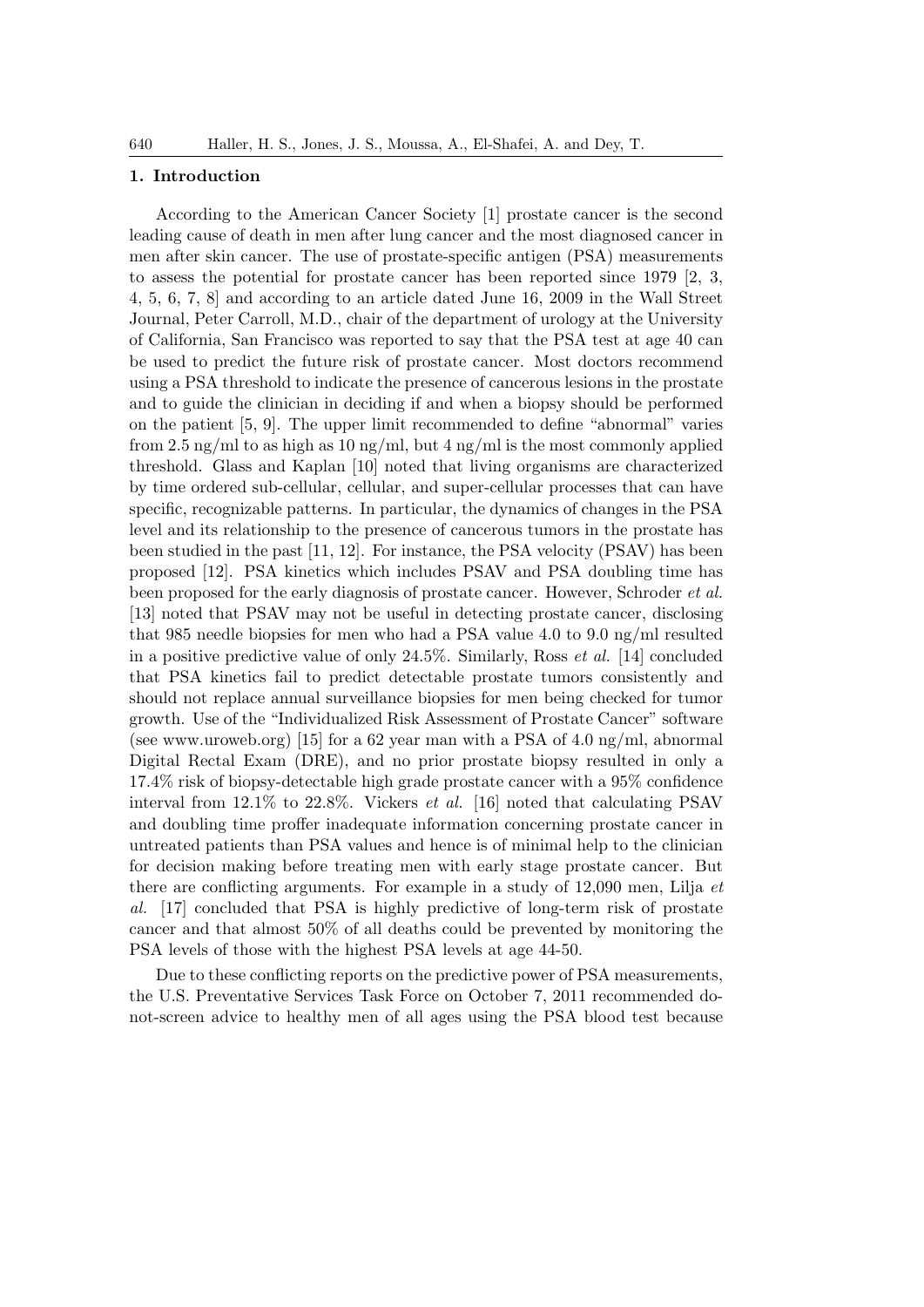MLE-PSA Model 641

biopsies given to patients with positive PSA tests can cause infection and other adverse effects [18, 19]. Though the literature is inconclusive regarding how best to use the PSA test to improve the sensitivity, specificity, positive predictive value (PPV), and negative predictive value (NPV) of the test, our research reinforces the strong evidence as regards the benefits of using the PSA test for detection of localized prostate cancer. The present study is based on the hypothesis that each patient is a system and, as such, this system has its unique or age-related profiles: heart rate, metabolic rate, PSA profile, to name a few. Age-related profiles can be parameterized by sufficient statistics, some based on quality control methods that summarize the central tendency, variation, and skewness of the time ordered characteristics of the system. In particular, a patient's PSA signature can be characterized as follows: a baseline (consisting of six historical PSA tests at approximately one to two year intervals); median natural logarithm of the PSA  $(\text{ln}(PSA))$ ; baseline, median moving range process capability standard deviation of the ln(PSA); baseline, median natural logarithm of the PSA velocity (ln(PSAV)); baseline, median moving range process capability standard deviation of ln(PSAV); and significant special causes of variation in ln(PSA) and ln(PSAV) detected using control chart logic. These quality control metrics are discussed in detail in the next section along with their use in predicting prostate cancer.

The paper is organized as follows. Section 2 includes the study data and an explanation of the potential predictors for the risk of prostate cancer, along with the development of the MLE model for the probability of prostate cancer. In Section 3 the predictability of the MLE model probability of prostate cancer and the conditional probability of cancer on needle biopsy are presented. Sections 4 and 5 consist of a discussion of the results, in addition to the strengths and limitations of this retrospective study, respectively.

## 2. Data and Methods

## 2.1 Study Design

This is a retrospective study. Current and historical PSA data were obtained from the medical records of de-identified male patients of a Midwestern hospital's urology department for patients who were found to have cancer and were not found to have cancer based on needle biopsies. The inclusion criterion admitted only those patients for whom at least six historical PSA tests were available (approximately every year or every other year) as well as needle biopsy results. The six historical PSA tests were used to characterize a patient's PSA signature. A total of 2,344 patients were available for study. This is not a random sample but rather a sample of all male patients from the hospital whose PSA records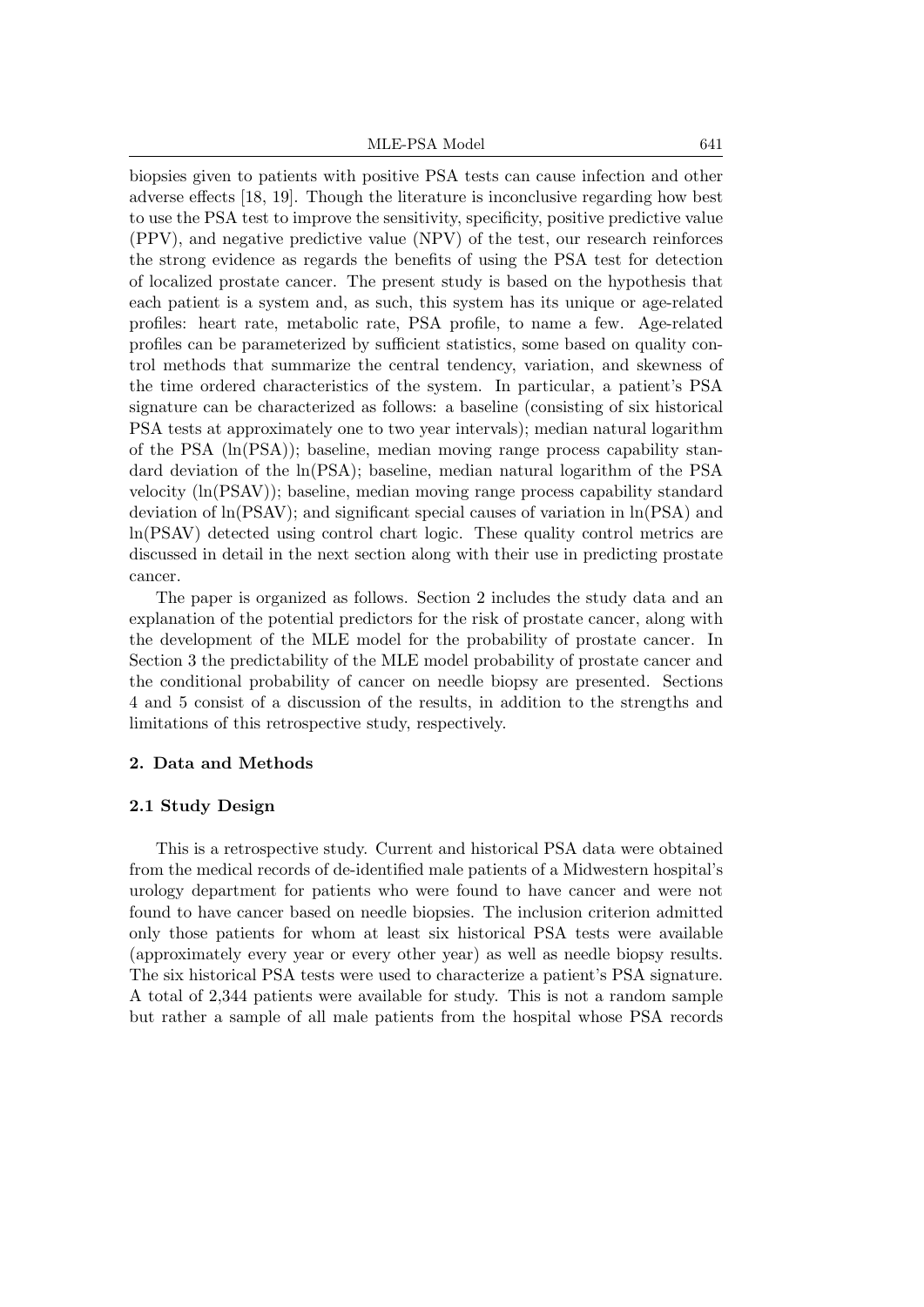met the above inclusion criterion. Of this total, there were 1167 Caucasian and 277 African Americans found to have prostate cancer and 809 Caucasian and 91 African Americans found not to have prostate cancer following needle biopsies. Since the historical PSA data from the 368 African Americans did not cover a time frame suitable for quantifying the baseline median and process capability standard deviation for ln(PSA), the current analysis is based only on the data from the 1,976 Caucasians. The needle-biopsy protocol since 2005 is to use a non-random sample of 12 cores from the prostate focusing on areas of the gland most likely to contain tumors in order to increase the odds of detecting cancerous cells in the prostate if present. Of the sample material obtained in the biopsy,  $100\%$  is inspected by a pathologist for non-normal cells. If less than 1% of the cell material is found to be abnormal in every sample, then the decision is that the biopsy did not detect cancer. If any sample has more than 1% of abnormal cells, then the decision is that the patient has prostate cancer. With this protocol, it is well recognized that biopsy will fail to detect many small prostate cancers, so approximately  $1/3$  of men that had a negative biopsy might have clinically undetected cancer, a point to which we will return in Section 3.

# 2.2 Potential Predictors for the Risk of Prostate Cancer

The raw data plots shown in Figures 1 and 2 illustrate baseline PSA records for two patients, one eventually diagnosed with cancer and the other without cancer, based on biopsies of eight to  $12$  needle biopsies when the PSA was measured on the last sample. These two plots (Figures 1 and 2) illustrate ln(PSA) profiles from two patients from which potential predictors can be estimated.



izing a patient's PSA signature, as described below. The medians and moving Six sufficient statistics were considered as potential predictors for character-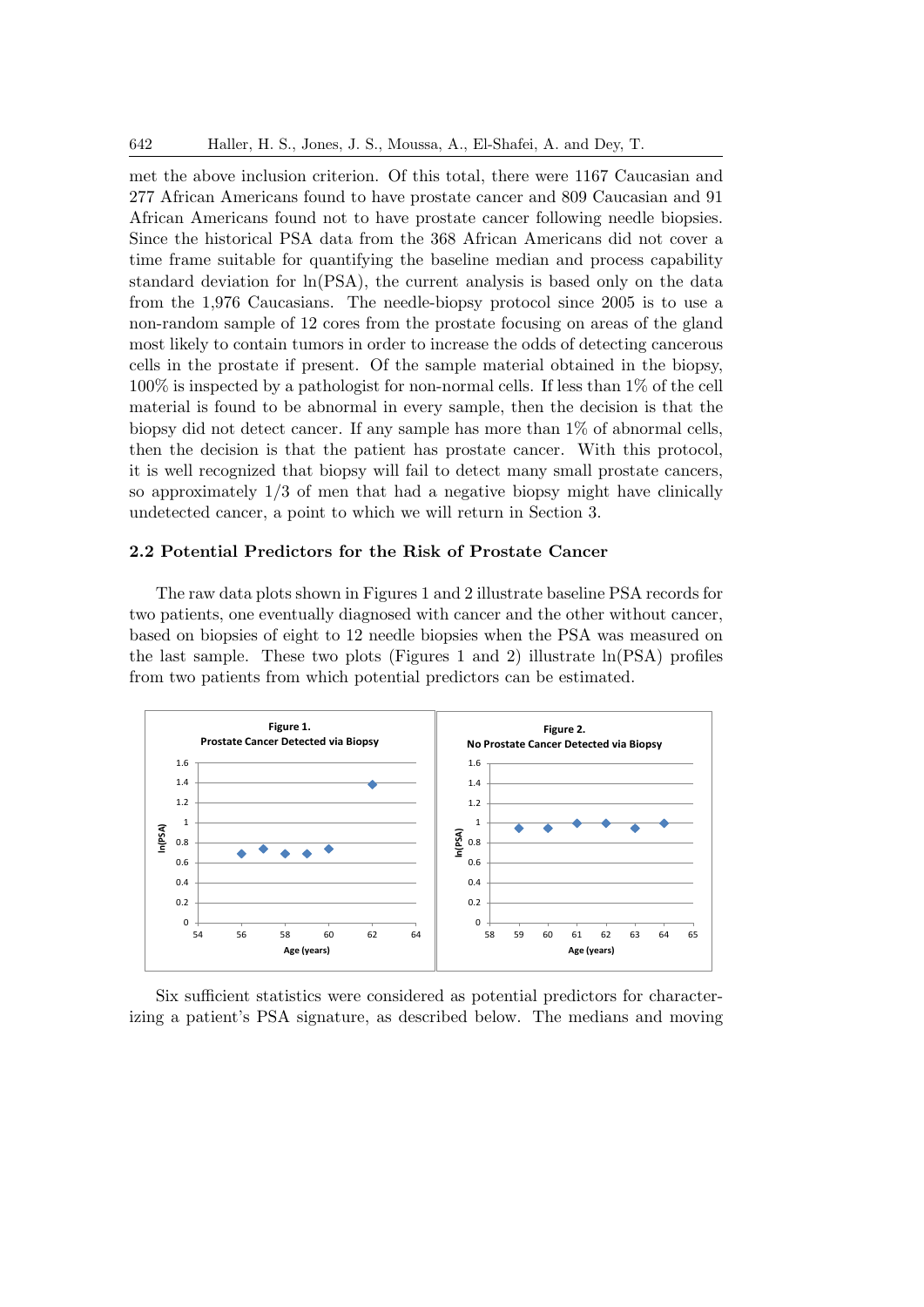range standard deviations for samples of size six are as efficient as the mean and root-mean-square standard deviation of symmetric distributions, which are sufficient statistics [20, pp. 352-360], [21].

- 1. Median, baseline ln(PSA) based on the first six ln(PSA) values for a patient, which are obtained approximately yearly or every two years.
- 2. Baseline process capability standard deviation for ln(PSA) using the data from item (1):

 $S_{\text{pcl-In(PSA)}} = \text{median}\{|\ln[\text{PSA}(t)] - \ln[\text{PSA}(t-1)]|/0.954\},\text{ for } t = 2, \cdots, 6.$ 

The numerator is referred to as the moving range of the first six time ordered ln(PSA) values, and measures the inherent variation in the patient's ln(PSA). The divisor, 0.954, which converts the moving range (MR) into an estimate of the standard deviation, is used in quality control to estimate the process capability standard deviation.

3. Incidence of a special cause of variation in the ln(PSA) from the baseline median ln(PSA). A special cause variation occurs if at least; one ln(PSA) value is measured following the determination of the baseline parameters that exceed the following upper control limit.

 $ln(PSA) > median ln(PSA) + 3S_{pcl-In(PSA)}$ .

4. Median, baseline ln(PSAV) based on the first five ln(PSAV) values for a patient using data described in item (1):

$$
\ln[\text{PSAV}(t)] = {\ln[\text{PSA}(t)] - \ln[\text{PSA}(t-1)]}/\{\text{age}(t) - \text{age}(t-1)\},
$$
  
for  $t = 2, \dots, 6$ .

The ages are computed from the date of the PSA test and the date of birth. If for some reason the patient's records indicate that the PSA sample was drawn on the same day, then the age difference is assumed to be 0.003 days, which corresponds to a difference of about 45 minutes in clock time.

5. Baseline process capability standard deviation for ln(PSAV) using data described in item (1):

$$
S_{\text{pcl}-\ln(\text{PSAV})} = \text{median}\{|\ln[\text{PSAV}(t)] - \ln[\text{PSAV}(t-1)]|/0.954\},
$$
  
for  $t = 2, \dots, 6$ .

This measures the inherent variation in the ln(PSAV).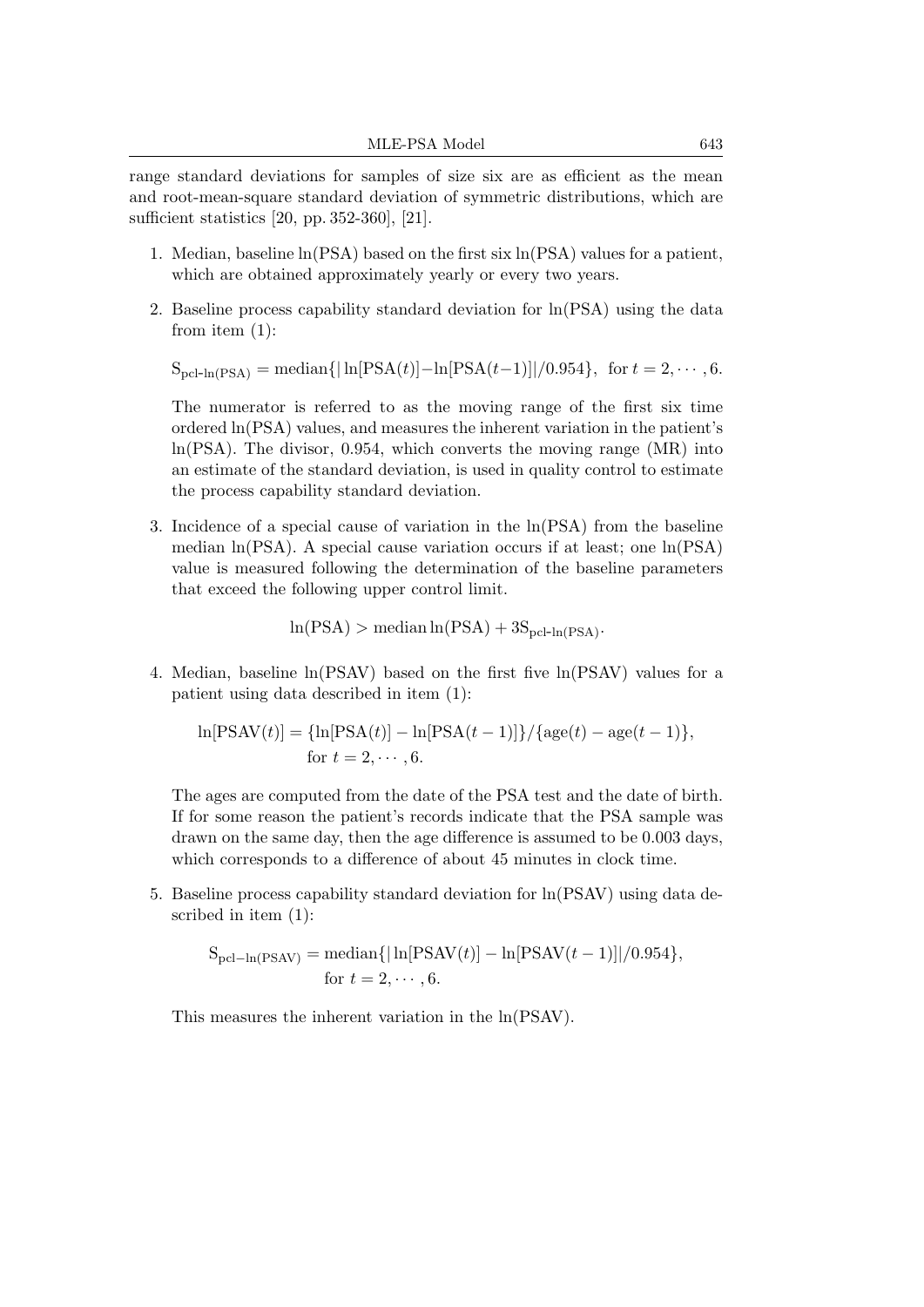6. Incidence of a special cause of variation in the ln(PSAV), which is an indicator variable. A special cause of variation occurs if at least one ln(PSAV) value, measured following the determination of the baseline parameters, exceeds the following upper control limit

 $ln(PSAV) > 3S_{\text{pc}-ln(PSAV)}$ .

Parameters 1, 2, and 3 refer to the ln(PSA) and the last three, 4, 5, and 6 refer to the ln(PSAV) signatures. In both cases the median and median MR are used to estimate the central tendency and dispersion and are sufficient statistics to characterize the patient specific ln(PSA) distributions, which are approximately normal. The third parameter, which is an indicator variable in the analysis, identifies the presence of special causes of variation relative to these distributions with the following convention: 1 signals a special cause occurred and zero signals no special cause occurred. In order to characterize the patient-specific ln(PSA) baseline distribution, a minimum of six PSA values, approximately one per year or one every other year, though not optimal based on process control experience, provides unbiased and statistically efficient estimates of the central tendency and dispersion of the baseline PSA profile [20, pp. 352-360], [21], [22, pp. 199-200].

### 2.3 Maximum Likelihood Estimation of Probability of Prostate Cancer

Once the above six metrics were computed for the 1,976 Caucasian males for whom de-identified data was available, these metrics were combined into the final data file with the patient's age when the last PSA was measured, and whether the patient was known to have or not have cancer based on needle biopsies from a sample of eight to 12 prostate cores. Logistic regression analysis was used to develop a model based on the PSA, patient-specific, signature parameters for the probability that a patient has prostate cancer. It should be noted that these cores used to detect the cancer are not a random sample, but are systematically extracted based on the urologist's awareness of sites where cancerous cells are more likely to exist in the prostate gland. The clinical criterion as to whether the patient does or does not have prostate cancer depends upon the nature of the cells in each core sample. If each of the samples contains no malignant cells, the patient is deemed to have no prostate cancer, recognizing the potential for false negative readings that have been reported to be as high as 38%. However; if at least one of the core samples contain enough cells to confirm malignancy (typically more than 1% of the biopsy core), the pathologist concludes that the patient has prostate cancer.

Let the random variable Y be defined as  $Y = 1$ , and  $Y = 0$  if the patient does or does not have prostate cancer, respectively. Consider the following probability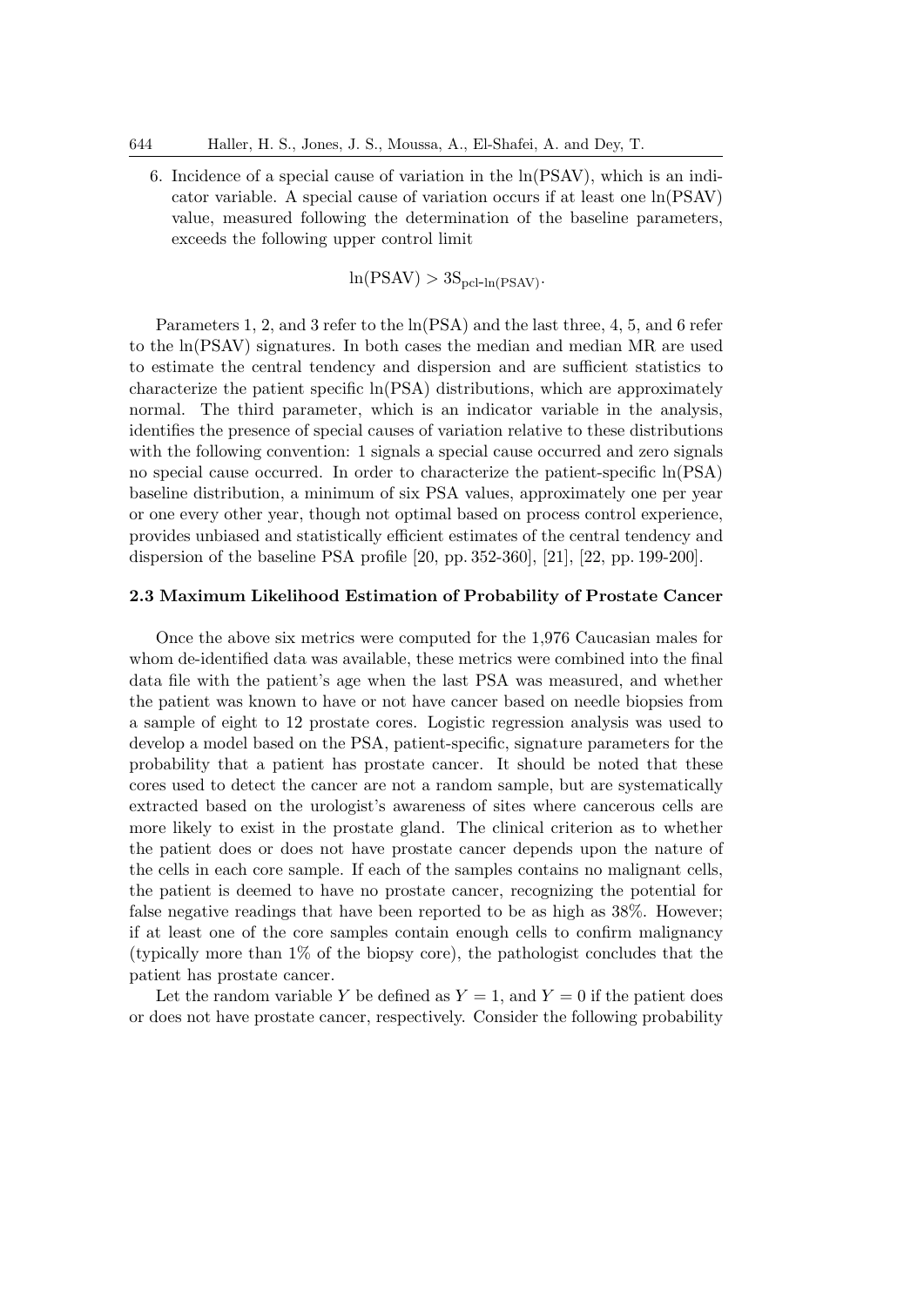statement relative to this random variable,  $Y: P(Y = 1 | x_i, i = 1, \dots, n) = p$  and  $P(Y=0|x_i, i=1,\dots, n) = 1-p$ . The expected value and variance of Y is p and  $p(1-p)$ , respectively. Suppose the model for Y is as follows, where x is the vector notation for the variables  $x_i$ ,  $i = 1, \dots, n$ :

$$
Y = f(\underline{x}) + \varepsilon. \tag{1}
$$

Here,  $f(x)$  is an unknown function of some or all of the following variables: patient's current age, current PSA, and the six patient-specific signature parameters, while  $\varepsilon$  is a random variable with mean zero and some unknown standard deviation,  $\sigma$ . For this model,  $\sigma^2$  is equal to  $p(1-p)$ , which not a constant, which violates the linear regression assumption. The logistic transformation in (2) which is the natural logarithm of the odds-ratio is one way to stabilize the variance of  $Y$ , defined as the probability that the patient has prostate cancer [23].

$$
T(Y) = \ln[Y/(1 - Y)] = \ln\{f(\underline{x})/[1 - f(\underline{x})]\}.
$$
 (2)

The maximum likelihood estimators of the parameters in the model  $f(x)$  can be computed with the software program, JMP8. In this program the probability generated is the probability of "Not 0", or the probability of not having cancer, which is  $1 - f(\underline{x})$ .

Using stepwise linear regression methods, both forward selection with review and backward elimination, subject to the principle of parsimony, as suggested by Neter, Wasserman, and Kutner in Chapter 12: "Building the Regression Model" [23], a model for  $T(Y)$  was developed as shown in Table 1. Both forward selection with review and backward elimination resulted in essentially the same model. The stopping rule used with both stepwise procedures to generate the model requires that all terms in the model must have a  $p$ -value less than or equal to 0.05, and all terms not in the model must have p-values greater than 0.05. Based on this rule, the model shown in Table 1 did not include any terms related to PSAV. This does not imply that ln(PSAV) is irrelevant, but it does indicate that a better way to characterize the variation in PSA for a patient is to measure the patient's inherent baseline variation using  $S_{\text{pcl-In(PSA)}}$ .

Table 1: MLE-PSA model coefficients/significance

| Variable                  | Coefficient  | Chi-Square | <i>p</i> -value |
|---------------------------|--------------|------------|-----------------|
| intercept                 | 4.79455682   | 77.74      | < 0.0001        |
| ln(PSA)                   | $-2.3315404$ | 211.93     | < 0.0001        |
| Years of Age              | $-0.0763164$ | 91.44      | < 0.0001        |
| baseline median $ln(PSA)$ | 3.30859725   | 329.11     | < 0.0001        |
| $S_{\rm pcl-In(PSA)}$     | $-9.5079525$ | 207.68     | < 0.0001        |
| $ln(PSA)$ special cause   | $-2.2862254$ | 158.62     | < 0.0001        |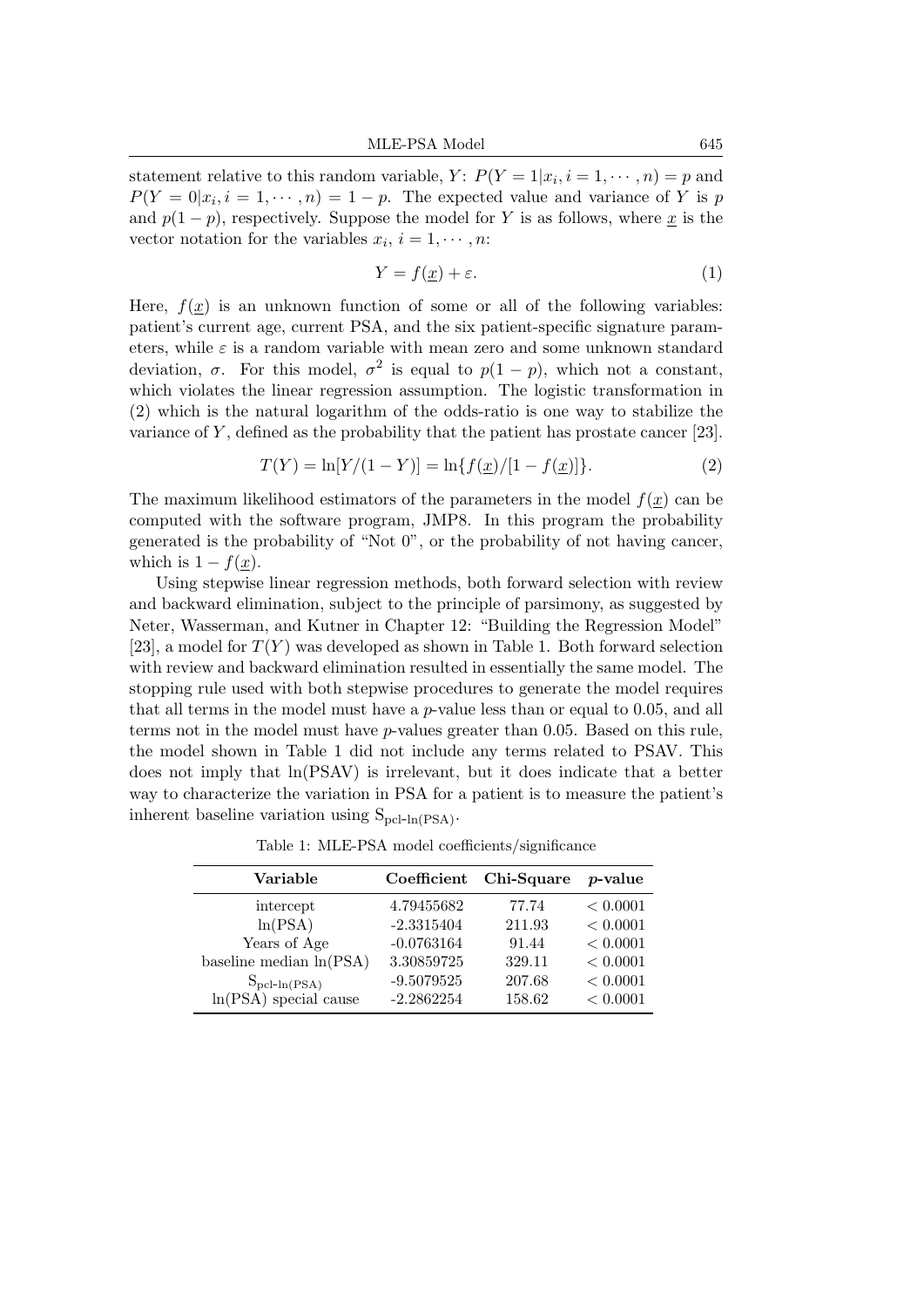# 3. Results

## 3.1 Predictability of MLE Probability of Prostate Cancer Model

Using the MLE model, if a patient's predicted probability of prostate cancer is greater than or equal to 50%, the patient is predicted to have cancer and otherwise not to have cancer, which is an unbiased criterion. Using this criterion, the MLE-PSA model for Caucasians developed for  $T(Y)$  has a sensitivity of 87% and specificity of 85%, PPV of 89%, and NPV of 82% as shown in Table 2.

Table 2: Performance of MLE-PSA model with a 50% critical probability

| MLE-PSA<br>Predictor | $Cancer^*$                                | No Cancer <sup>*</sup> |              |
|----------------------|-------------------------------------------|------------------------|--------------|
| Predicted Cancer     | 1016                                      | 121                    | $PPV = 89\%$ |
| Predicted No Cancer  | 151                                       | 688                    | $NPV = 82\%$ |
|                      | Sensitivity = $87\%$ Specificity = $85\%$ |                        |              |
| and a second<br>.    |                                           |                        |              |

\*Based on needle biopsy of 8 to 10 core samples.

But using a PSA threshold of 4.0 for a single PSA test to signal the likelihood of cancer within the same population of patients, the sensitivity is 59%, the specificity is 33%, the PPV is 56% and the NPV is 33% as shown in Table 3 ([7]). This comparison indicates the improvement that can be achieved using the proposed metrics and MLE model for predicting the probability of prostate cancer among Caucasians with a critical probability of 50%.

Table 3: Performance of single PSA test with 4.0 ng/ml threshold

| Single PSA with $4ng/ml$<br>Threshold | $Cancer^*$                                | No Cancer <sup>*</sup> |              |
|---------------------------------------|-------------------------------------------|------------------------|--------------|
| Predicted Cancer                      | 689                                       | 542                    | $PPV = 56\%$ |
| Predicted No Cancer                   | 478                                       | 267                    | $NPV = 36\%$ |
|                                       | Sensitivity = $59\%$ Specificity = $33\%$ |                        |              |

\*Based on needle biopsy of 8 to 10 core samples.

To better understand this model and to interpret the significance of the variables, Figures 3, 4, and 5 illustrate the effects of Median PSA, CV, and presence of special causes in the series of PVA results. The graphical representation of this logistic model is the function as shown below:

 $f(\underline{x})_{\text{predicted}} = 100 \exp[T(Y)]/\{1 + \exp[T(Y)]\}.$ 

The predicted values for  $f(\underline{x})$ , denoted by  $f(\underline{x})_{\text{predicted}}$  in the above equation, as illustrated in Figures 3a-b to 5a-b, indicate that as the ln(PSA) at a particular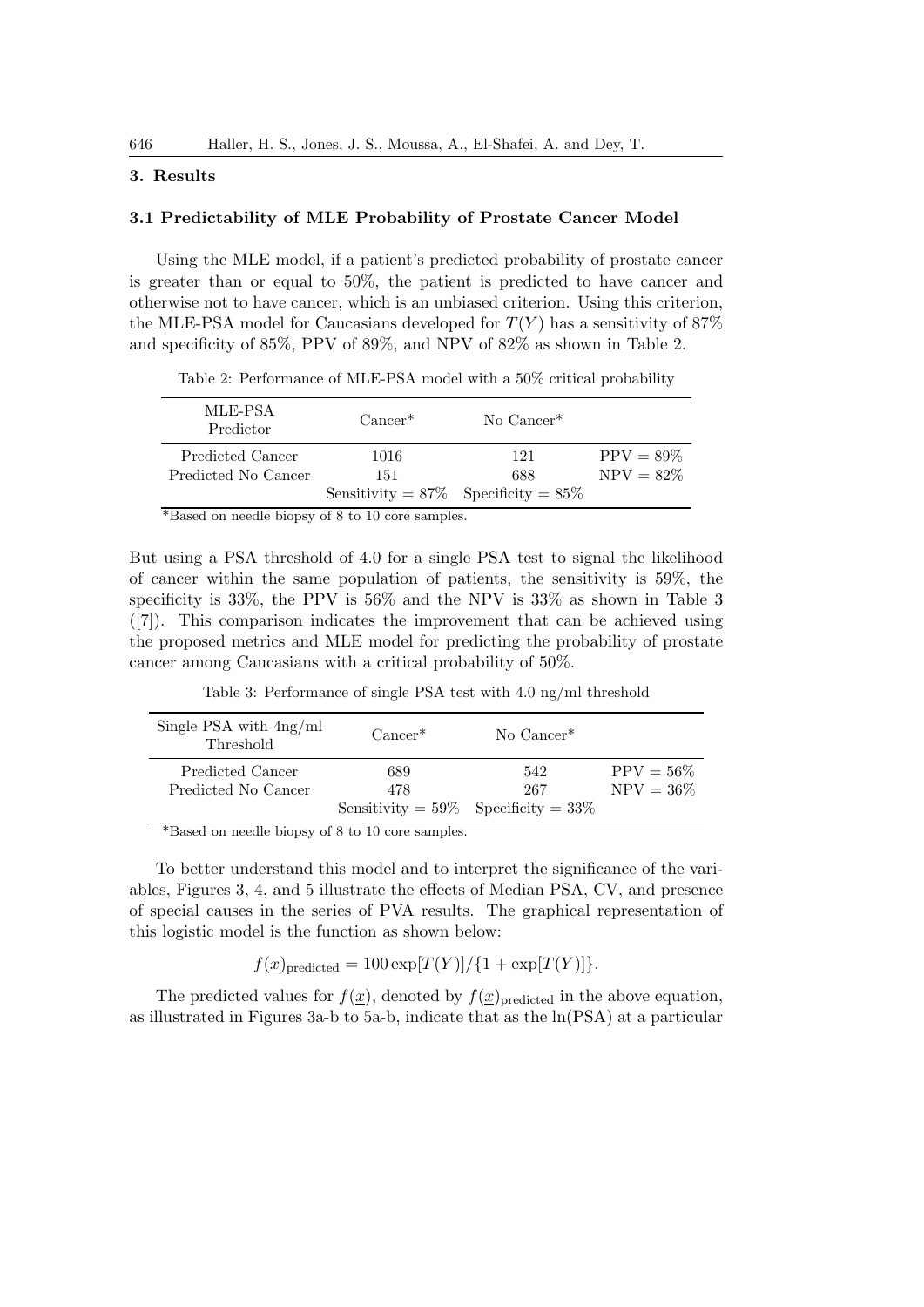

prostate cancer increases with age. As the baseline median  $ln(PSA)$  increases, the risk of prostate cancer declines, which suggests that for the PSA test to be than simply comparing a patient's PSA result to a threshold. age increases, the risk of prostate cancer increases as expected. Also, the risk of used for screening purposes, the data must be treated as patient-specific, rather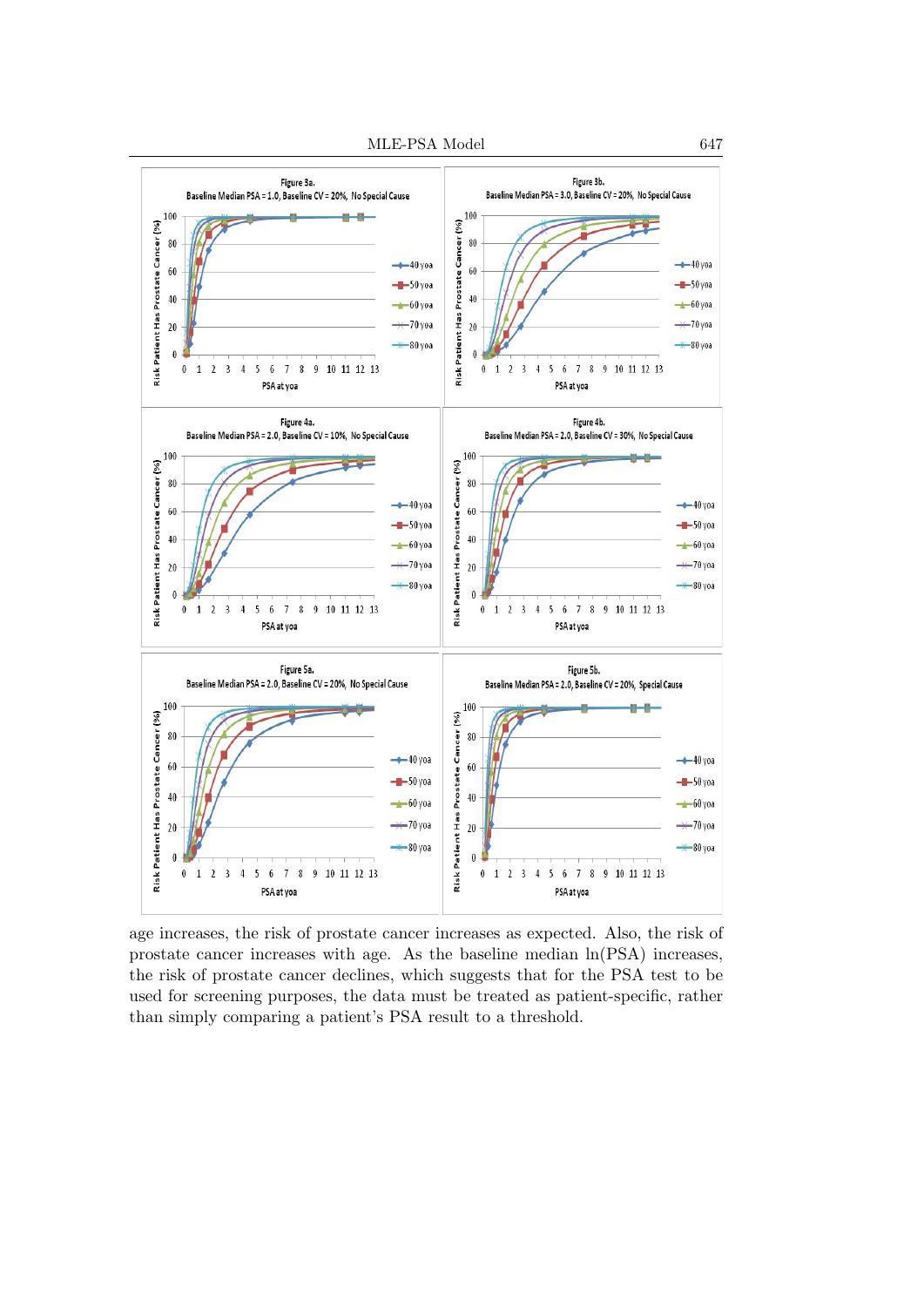$S_{\text{pcl-In(PSA)}}$  can be expressed as a coefficient of variation (CV) in percentage units as specified in the following equation:

$$
CV(\%)=100\{\exp(S_{\rm pcl-In(PSA)})-1\}.
$$

Since there is a monotone relationship between  $S_{\text{pcl-h(PSA)}}$  and the CV(%), as the coefficient of variation increases, the risk of a patient having prostate cancer increases, which also emphasizes the importance of using patient-specific PSA test data, rather than a threshold to estimate the risk of prostate cancer. Finally; when a special cause is indicated in a patient's  $ln(PSA)$  profile, based on a 3sigma quality control criterion, the risk of the patient having prostate cancer increases significantly.

The model developed for  $f(x)$  along with patient-specific PSA data (current  $ln(PSA)$ , patient's age, and median baseline  $ln(PSA)$ , baseline  $S_{pcl-In(PSA)}$ , and upper control limit for  $\ln(PSA)$  can be utilized by urologists to screen Caucasians for prostate cancer. The model may look complicated, but software is available that can be used with  $\text{Excel}(\mathbb{R})$  to compute the patient-specific baseline parameters and the probability or risk that a patient has prostate cancer, and therefore should have a biopsy of his prostate gland. A sample of the spreadsheet for these calculations is shown in Table 4.

Table 4: Sample spreadsheet for calculating the probability of cancer using MLE-PSA model

| Patient<br>M(edical)R(ecord)N(umber) |          |                  |                                  |                                |                                                           |
|--------------------------------------|----------|------------------|----------------------------------|--------------------------------|-----------------------------------------------------------|
| Test $#$                             |          |                  |                                  | Age PSA $ln(PSA) MR-In(PSA)$   |                                                           |
| 1<br>$\overline{2}$                  | 40<br>42 |                  | 3.00 1.0986123<br>3.20 1.1631508 | 0.064538521                    |                                                           |
| 3                                    | 44       |                  | 3.10 1.1314021                   | 0.031748698                    |                                                           |
| 4<br>5                               | 46<br>48 |                  | 3.00 1.0986123<br>3.10 1.1314021 | 0.032789823<br>0.032789823     |                                                           |
| 6                                    | 50       |                  | 3.00 1.0986123<br>Median         | 0.032789823<br><b>Baseline</b> | UCL-                                                      |
|                                      |          |                  | <b>Baseline</b><br>ln(PSA)       | S-pcl                          | ln(PSA)                                                   |
| Patient Name:                        |          |                  | 1.1150072                        | 0.034370883                    | 1.21811985                                                |
|                                      |          |                  | T(Y)                             | Risk of<br>Prostate<br>Cancer  | ln(PSA)<br><b>Special</b><br>Cause?<br>$1 = yes \ 0 = no$ |
| 7                                    | 52       | 3.3 <sub>z</sub> | 1.4047386                        | 19.71                          | $\Omega$                                                  |
| 8<br>9                               |          |                  |                                  |                                |                                                           |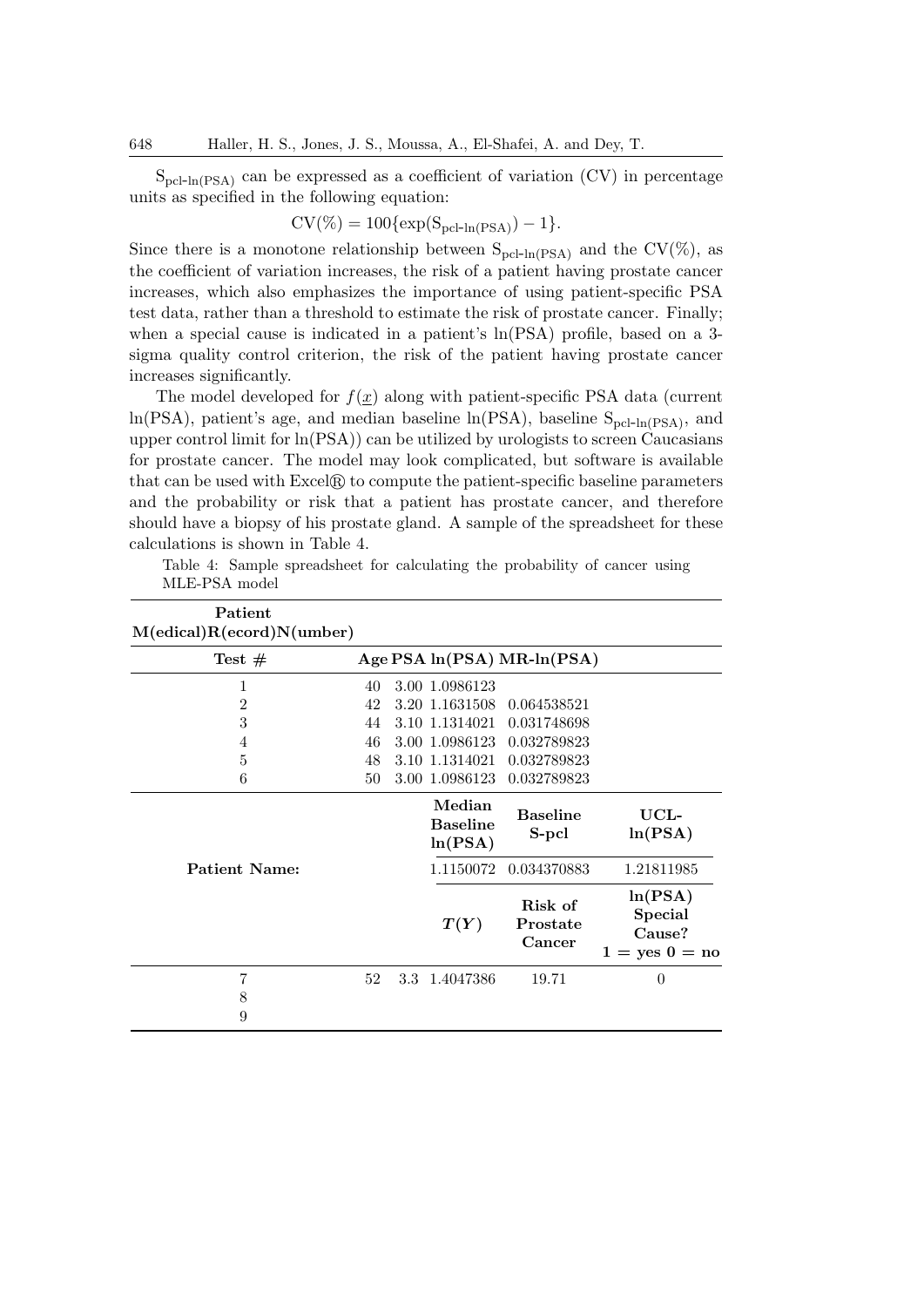The MRN, Test $\#$ , Age, and PSA in this spreadsheet are to be filled in by the physician or by any nursing staff. A baseline of six PSA tests are needed to estimate the patient-specific baseline median  $ln(PSA)$ ,  $S_{pcl-ln(PSA)}$ , and upper control limit for ln(PSA). After the baseline has been established, subsequent age and PSA values can be entered into the rows opposite test 7, 8, etc. from which the program will compute the probability that the patient has prostate cancer. In Table 4, since the probability of cancer is less than 0.50 or 50%, it follows that no needle biopsy would be recommended because the probability is 80%, and that no cancerous cells would be detected by needle biopsy as will be shown in Section 3.2. Once this analysis is complete the physician and the patient can discuss options based on the risk calculation.

#### 3.2 Conditional Probability of Cancer on Needle Biopsy

The probability of cancer on needle biopsy in what follows is conditioned on the probability being greater than 0.50 of prostate cancer from the MLE model. Let the event space,  $\Omega$ , be the union of the disjoint events, prostate cancer based on needle biopsy,  $C_B$ , and its complement,  $C'_B$ . Applying Bayes' Theorem one can write the following conditional probability, where  $C_{PSA}$  is the event  $\{\underline{x}: f(\underline{x})_{\text{predicted}} > 0.5\}$  and  $f(\underline{x})_{\text{predicted}}$  is the estimated model for  $f(\underline{x})$ .

$$
P\{C_{\rm B}|C_{\rm PSA}\} = P\{C_{\rm PSA}|C_{\rm B}\}P\{C_{\rm B}|C\}/[P\{C_{\rm PSA}|C_{\rm B}\}P\{C_{\rm B}|C\} + P\{C_{\rm PSA}|C'\rm_B\}P\{C'\rm_B|C\}].
$$

Based on the Aetna Clinical Policy Bulletin: Prostate Saturation Biopsy, #0698, the  $P{C_B|C}$  is 0.62, thus  $P{C'_B|C}$  is 0.38. From Table 2,  $P{C_{PSA}|C_B}$  is 0.87 and  $P{C_{PSA} | C'_B}$  is 0.15. Consequently  $P{C_B | C_{PSA}}$  is 0.90 and  $P{C'_B | C_{PSA}}$ is 0.10. Using similar logic it can be shown for the complement event to  $C_{PSA}$ that  $P{C'_{B}|C'_{PSA}}$  is 0.80 and  $P{C_{B}|C'_{PSA}}$  is 0.20. Consequently using the MLE-PSA model, the false positives are only 10% and the false negatives are only 20%. Comparing the MLE-PSA model to the use of a single PSA result with a 4.0 ng/ml threshold for predicting prostate cancer, this represents a  $26\%$ reduction in false positives and a 30% reduction in false negatives.

#### 4. Discussion

Certain limitations of the methodology at hand are that the data is retrospective and are from a single-institution population assumed of having prostate cancer, and are undergoing biopsy. Without biopsy on all patients, there would be a verification bias that would underestimate the presence of cancer in patients that did not undergo biopsy. Furthermore, it is well recognized that biopsy will fail to detect several instances of prostate cancer, so up to 38% of men who had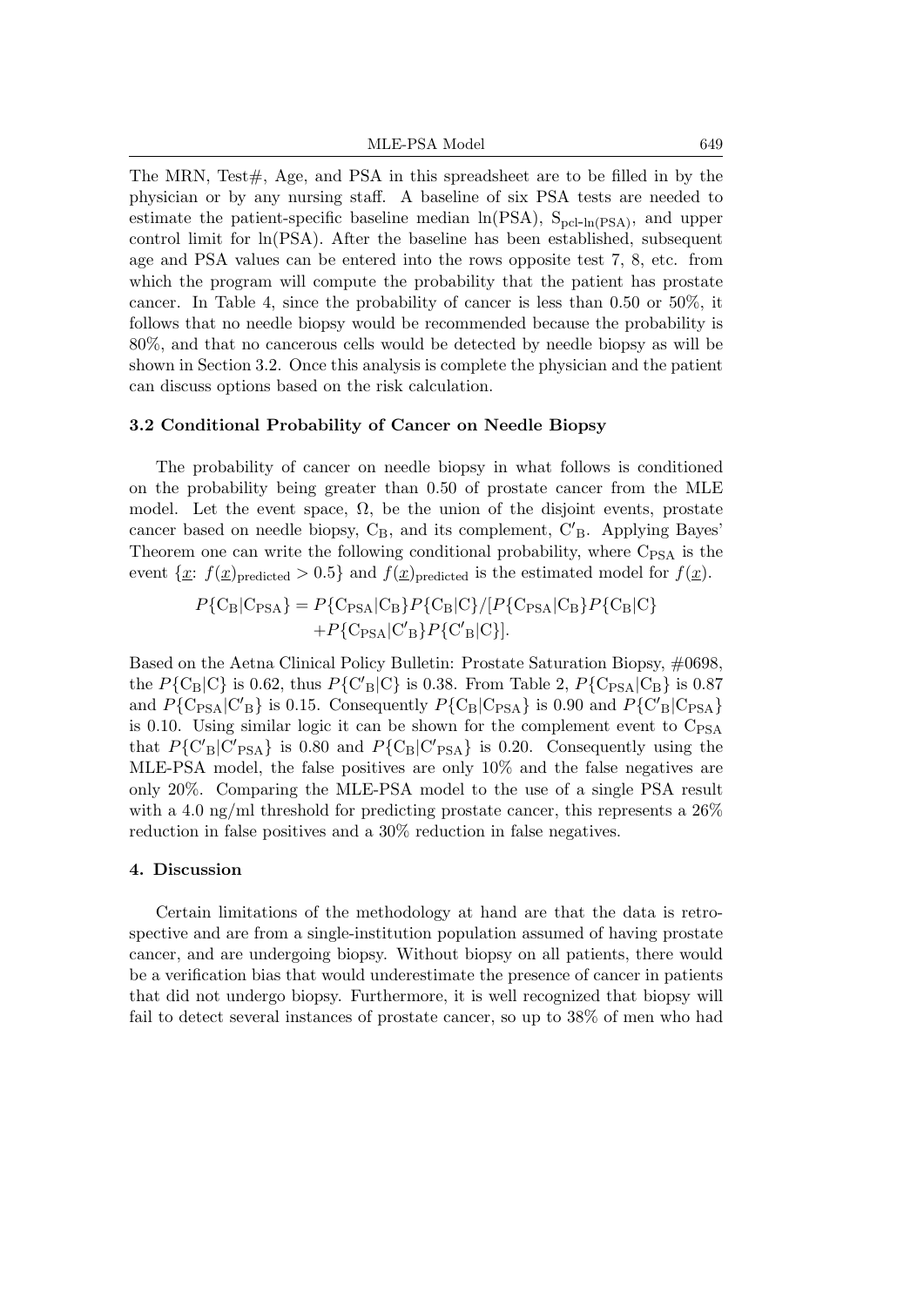a negative biopsy might have clinically undetected cancer. Notably, this further reinforces the robustness of the model because of its aptitude to discern patients with clinically detectable cancer; this may reduce the risk of the phenomenon described in the literature as "over-detection" or "over-diagnosis" [4]. This is consistent with the efforts to limit diagnosis of prostate cancer to those with clinically significant cancers that are likely to be detrimental to the patient.

Based on our research, we strongly recommend the annual practice-based PSA testing as a screening tool for prostate cancer for men with no previous diagnosis of prostate cancer over biopsy. Consistent with the guidelines of the American Urological Association, it is recommended that PSA testing begin for patients in their 40's, and that measurements be made at least every two years, in order to develop data that helps to characterize patient-specific PSA profile or signature by age 50. This to some extent coincides with the new guidelines from the American Cancer Society. Using our model, subsequent PSA test scores can be analyzed by the attending physician, to facilitate the clinician and the patient with a better risk assessment, with respect to prostate cancer.

Other potentially important factors should be considered to further enhance this research model by including other clinical parameters as well as emerging biomarkers. For men, especially those with moderate to severe BpH, a PSA test result may serve as a useful metric for prostate volume and be helpful in choosing treatment options, predicting future symptom severity or determining the likelihood of developing acute urinary retention or symptom progression requiring future surgery [25, 26, 27].

### 5. Strength and Limitations

Direct comparison of these results with other studies is complicated because of different methodologies and the diverse populations studied. However, the overall level of testing was broadly consistent with rates reported elsewhere in the US among Caucasian men without a prior diagnosis of prostate cancer. This being said, the overall strength of the MLE-PSA model is in the reduction in the false positives from 36% to 10% for Caucasians, which reduces the number of un-necessary needle biopsies, and the increase in correct negatives from 50% to 80%, when compared to the use of a single PSA test result using a 4.0 ng/ml threshold for signaling prostate cancer. Using the MLE-PSA model will in fact reduce the number of unnecessary needle biopsies and their associated costs and risks of infection due to the invasive nature of the procedure by 26%.

This study has a couple of limitations. First, though data were available for 368 African Americans, their PSA tests were not performed at an early enough age to obtain a suitable baseline of data from which to estimate the median  $ln(PSA)$  and  $S_{\text{pcl-In(PSA)}}$ . Thus the results shown are only for Caucasians. Follow-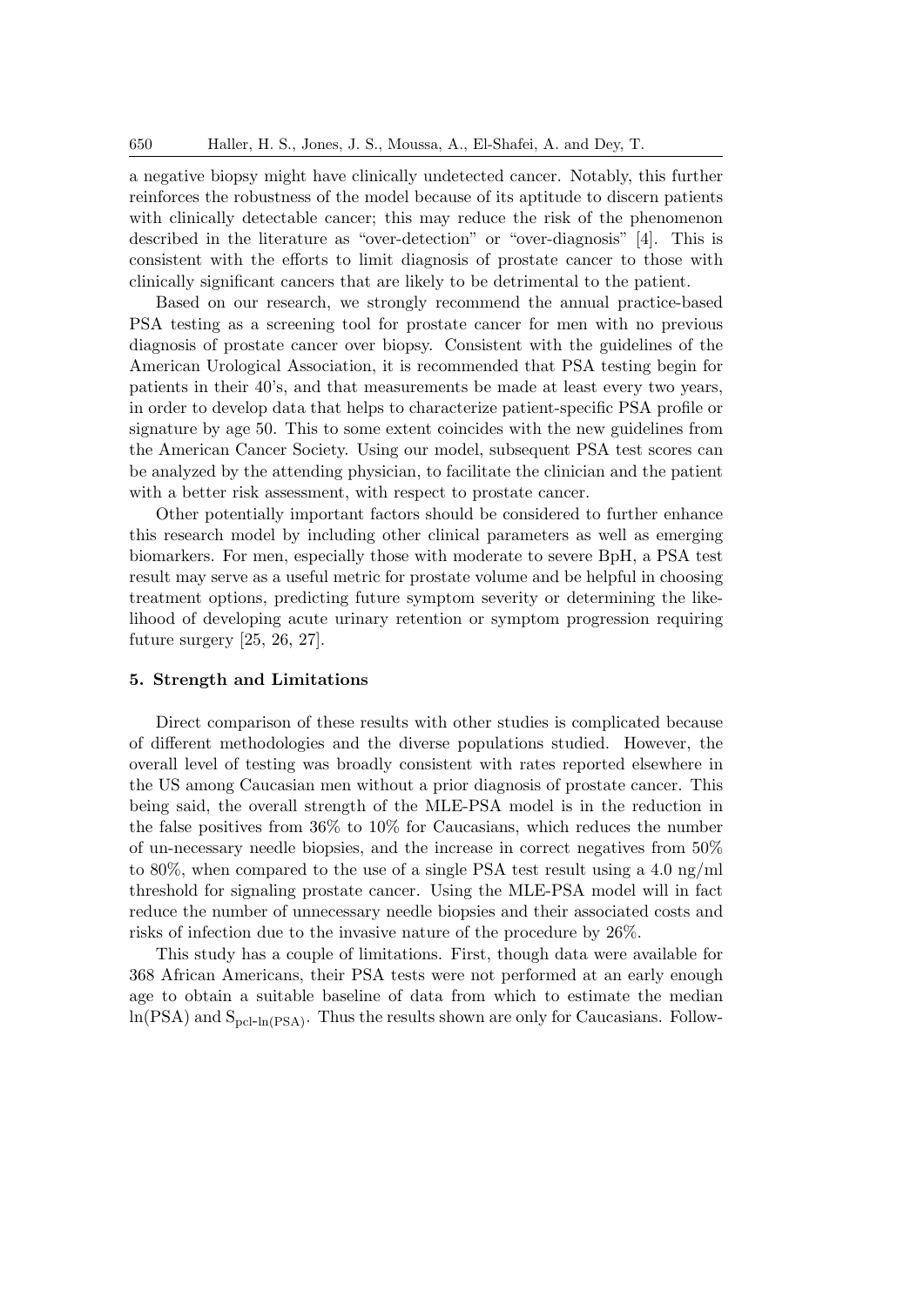up research with African American males is strongly recommended based on the positive results obtained with Caucasians. The second constraint of this study is the retrospective nature of the data from a single-institution population suspected of having prostate cancer for which biopsies were performed. This was necessary because of the known underlying prevalence of clinically undetected prostate cancer in the population.

In conclusion, our study provides evidence that supports the necessity for the PSA testing in general practice for detection of localized prostate cancer in the US.

## References

- [1] Beck, M. The Man, the Gland, the Dilemmas.Wall Street Journal. http://online.wsj.com/article/SB123845699393571631.html (March 31, 2009).
- [2] Brawer, M. K., Chetner, M. P., Beatie, J., Buchner, D. M., Vessella, R. L. and Lange, P. H. (1992). Screening for prostatic carcinoma with prostate specific antigen. Journal of Urology 147, 841-845.
- [3] Catalona, W. J., Smith, D. S., Ratliff, T. L., Dodds, K. M., Coplen, D. E., Yuan, J. J. J., Petros, J. A. and Andriole, G. L. (1991). Measurement of prostate-specific antigen in serum as a screening test for prostate cancer. New England Journal of Medicine 324, 1156-1161.
- [4] Cooner, W. H., Mosley, B. R., Rutherford, C. L. Jr., Beard, J. H., Pond, H. S., Terry, W. J., Igel, T. C. and Kidd, D. D. (1990). Prostate cancer detection in a clinical urological practice by ultrasonography, digital rectal examination, and prostate specific antigen (with discussion). Journal of Urology 143, 1146-1154.
- [5] Krumholtz, J. S., Carvalhal, G. F., Ramos, C. G., Smith, D. S., Thorson, P., Yan, Y., Humphrey, P. A., Roehl, K. A. and Catalona, W. J. (2002). Prostate-specific antigen cutoff of 2.6 ng/ml for prostate cancer screening is associated with favorable pathologic tumor features (with discussion). Urology 60, 469-474.
- [6] Labrie, F., Candas, B., Dupont, A., Cusan, L., Gomez, J. L., Suburu, R. E., Diamond, P., Lévesque, J. and Belanger, A. (1999). Screening decreases prostate cancer deaths: first analysis of the 1988 Quebec prospective randomized controlled trial. Prostate 38, 83-91.
- [7] Thompson, I. M., Pauler, D. K., Goodman, P. J., Tangen, C. M., Lucia, M. S., Parnes, H. L., Minasian, L. M., Ford, L. G., Lippman, S. M., Crawford, E. D., Crowley, J. J. and Coltman, C. A. Jr. (2004). Prevalence of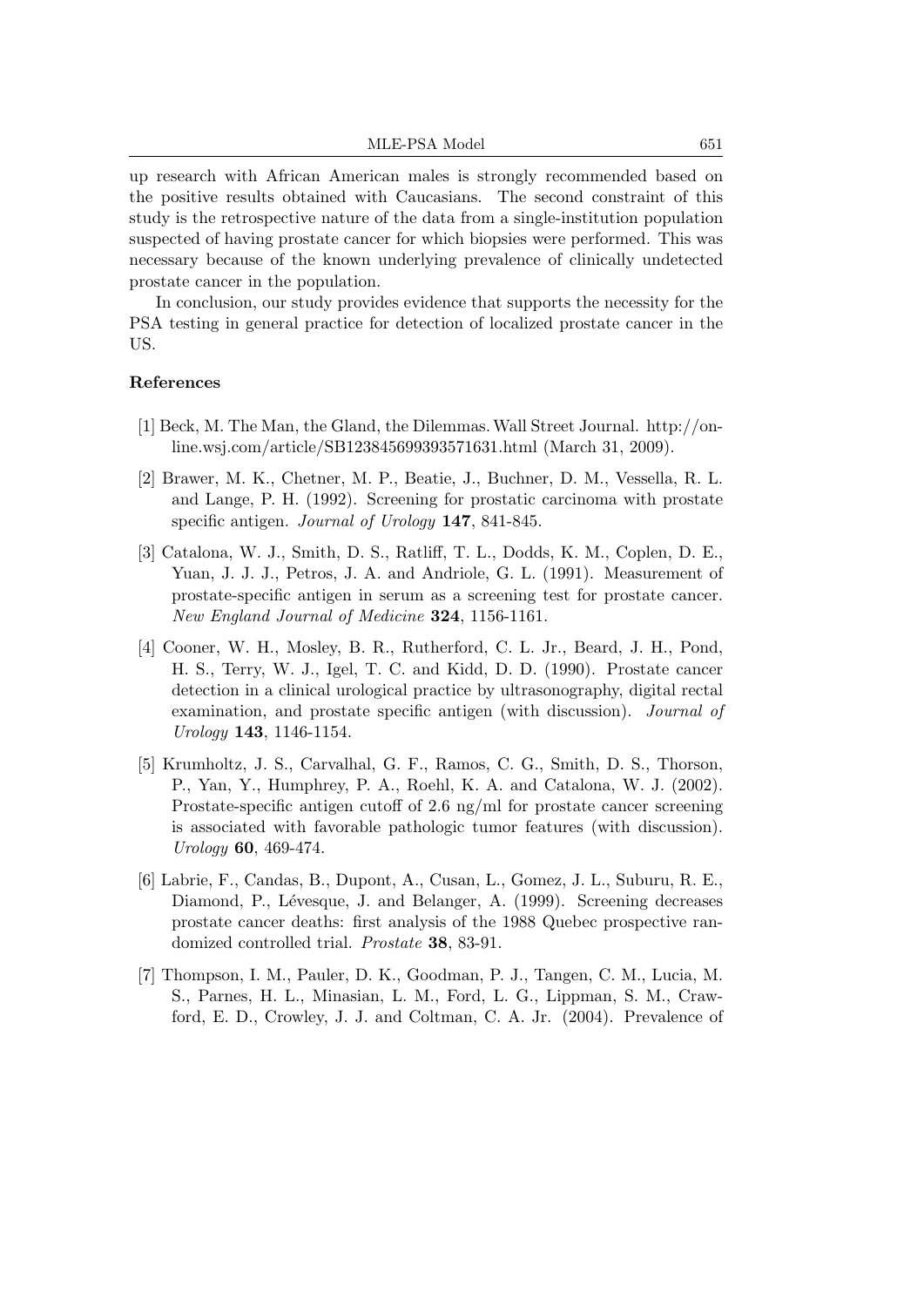prostate cancer among men with a prostate-specific antigen level  $\leq 4.0$  ng per milliliter. New England Journal of Medicine 350, 2239-2246.

- [8] Wang, M. C., Valenzuela, L. A., Murphy, G. P. and Chu, T. M. (1979). Purification of a human prostate specific antigen. Investigative Urology 17, 159-163.
- [9] Townsend, A. Prostate cancer test needs improvement. Cleveland Plain Dealer. http://www.cleveland.com/medical/plaindealer/index.ssf?/base/ news/1254213076184631.xml&coll=2 (September 29, 2009).
- [10] Glass, L. and Kaplan, D. (1993). Time series analysis of complex dynamics in physiology and medicine. Medical Progress Through Technology 19, 115- 128.
- [11] Carter, H. B., Pearson, J. D., Metter, E. J., Brant, L. J., Chan, D. W., Andres, R., Fozard, J. L. and Walsh, P. C. (1992). Longitudinal evaluation of prostate specific antigen levels in men with and without prostate disease. Journal of the American Medical Association 267, 2215-2220.
- [12] Jones, J. S. (2008). The Role of Prostate-Specific Antigen Velocity in the Diagnosis and Management of Prostate Cancer. Chapter 6, Prostate Biopsy: Indications Techniques and Complications, 61-70. Humana Press, Totowa, New Jersey.
- [13] Schröder, F. H., Carter, H. B., Wolters, T., van den Bergh, R. C., Gosselaar, C., Bangma, C. H. and Roobol, M. J. (2008). Early detection of prostate cancer in 2007. Part 1: PSA and PSA kinetics. European Urology 53. 468-477.
- [14] Ross, A. E., Loeb, S., Landis, P., Partin, A. W., Epstein, J. I., Kettermann, A., Feng, Z., Carter, H. B. and Walsh, P. C. (2010). Prostate-specific antigen kinetics during follow-up are an unreliable trigger for intervention in a prostate cancer surveillance program. Journal of Clinical Oncology 28, 2810-2816.
- [15] Individual Risk Assessment of Prostate Cancer. http://www.uroweb.org/.
- [16] Vickers, A. J., Savage, C., O'Brien, M. F. and Lilja, H. (2009). Systematic review of pretreatment prostate-specific antigen velocity and doubling time as predictors for prostate cancer. Journal of Clinical Oncology 27, 398-403.
- [17] Lilja, H., Savage, C., Gerdtsson, A., Bjork, T., Manjer, T., Nilsson, P., Dahlin, A., Bjartell, A., Scardino, P. T., Ulmert, D. and Vickers, A. J.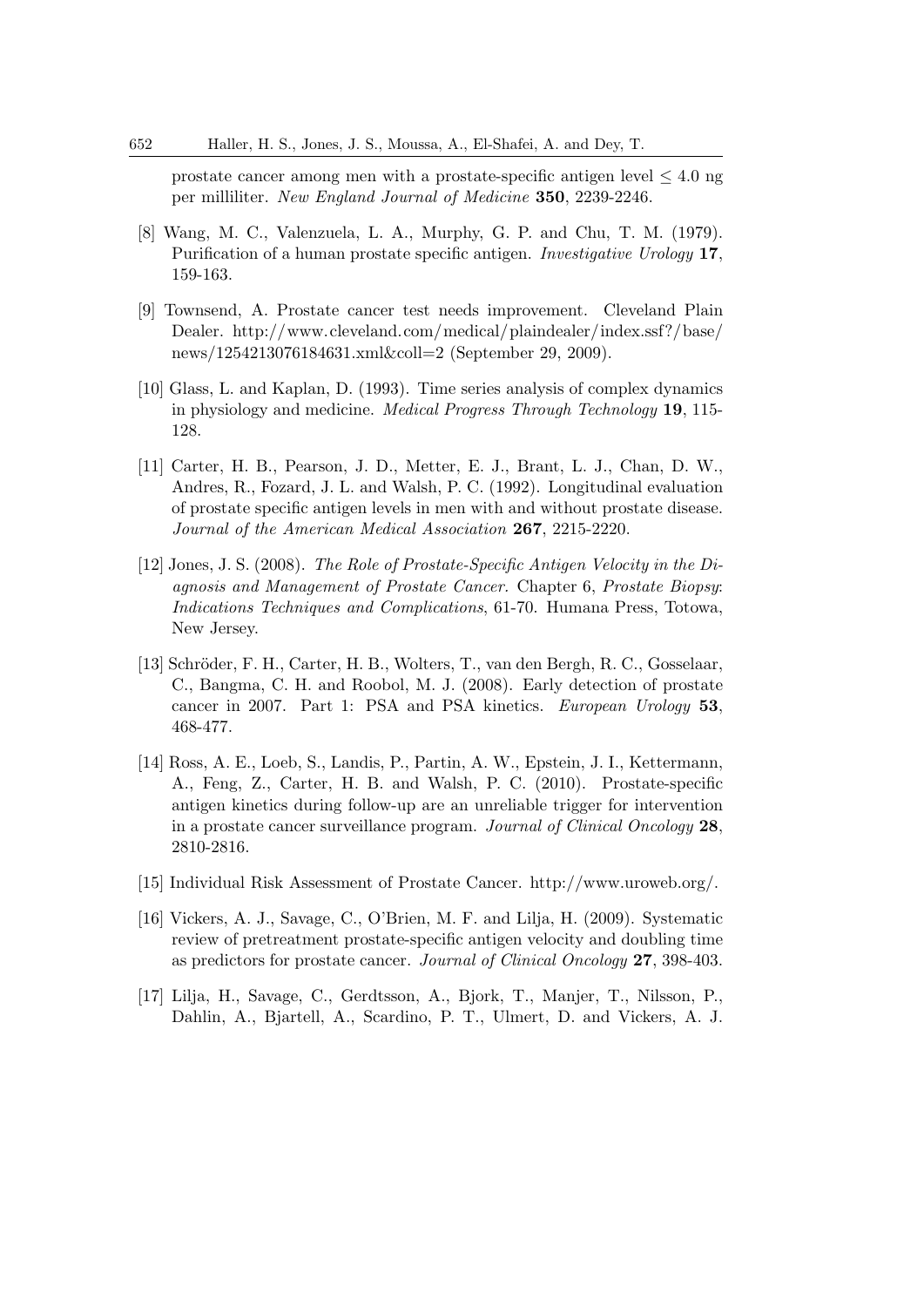(2011). Toward a rational strategy for prostate cancer screening based on long-term risk of prostate cancer metastases and death: data from a large, unscreened, population-based cohort followed for up to 30 years. Memorial Sloan-Kettering Cancer Center, New York.

- [18] New York Times. Questioning Prostate Cancer Tests. http://www.nytimes. com/2011/10/11/opinion/questioning-prostate-cancer-tests.html (October 10, 2011).
- [19] USA Today. Panel advises against prostate cancer screening. Associated Press. http://usatoday30.usatoday.com/news/health/medical/health/medical/cancer/story/2011-10-07/Panel-advises-against-prostate-cancer-screening/50686266/1 (October 7, 2011).
- [20] Lehman, E. L. (1983). Theory of Point Estimation. Wiley, New York.
- [21] Wheeler, D. J. (1995). Advanced Topics in Statistical Process Control: The Power of Shewhart's Charts. SPC Press, Knoxville, Tennessee.
- [22] Ott, E. R. (1975). Process Quality Control: Troubleshooting and Interpretation of Data. McGraw Hill, New York.
- [23] Neter J., Kutner, M. H., Nachtsheim, C. J. and Wasserman, W. (1996). Applied Regression Models, 3rd edition. McGraw-Hill, Boston.
- [24] Jones, J. S. (2008). Prostate cancer: are we over-diagnosing-or underthinking? European Urology 53, 10-12.
- [25] Williams, N., Hughes, L. J., Turner, E. L., Donovan, J. L., Hamdy, F. C., Neal, D. E., Martin, R. M. and Metcalfe, C. (2011). Prostate-specific antigen testing rates remain low in UK general practice: a cross-sectional study in six English cities. BJU International 108, 1402-1408.
- [26] Roehrborn, C. G., McConnell, J. D., Lieber, M., Kaplan, S., Geller, J., Malek, G. H., Castellanos, R., Coffield, S., Saltzman, B., Resnick, M., Cook, T. J. and Waldstreicher, J. (1999). Serum prostate-specific antigen concentration is a powerful predictor of acute urinary retention and need for surgery in men with clinical benign prostatic hyperplasia. PLESS Study Group. Urology 53, 473-480
- [27] Peakman, M. J., Kirby, R. S., Joyce, A., Abrams, P. and Pocock, R. (2004). Guideline for the primary care management of male lower urinary tract symptoms. BJU International 93, 985-990.